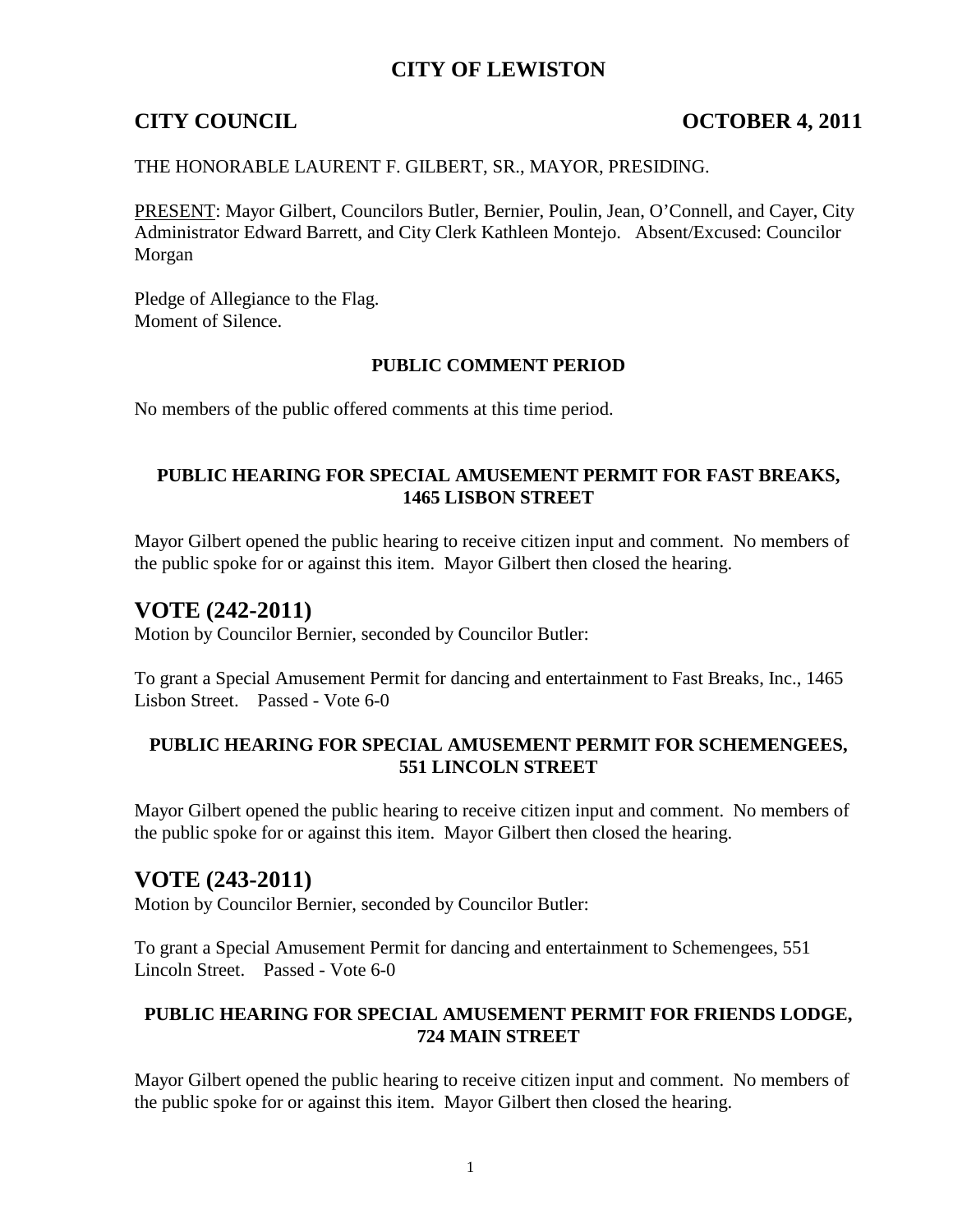# **VOTE (244-2011)**

Motion by Councilor Bernier, seconded by Councilor Butler:

To grant a Special Amusement Permit for live entertainment to Friends Lodge, 724 Main Street. Passed - Vote 6-0

## **PUBLIC HEARING FOR SPECIAL AMUSEMENT PERMIT FOR MIDTOWN ATHLETIC CLUB, 43 WALNUT STREET**

Mayor Gilbert opened the public hearing to receive citizen input and comment. No members of the public spoke for or against this item. Mayor Gilbert then closed the hearing.

# **VOTE (245-2011)**

Motion by Councilor Bernier, seconded by Councilor Butler:

To grant a Special Amusement Permit for live entertainment to the Midtown Athletic Club, 43 Walnut Street. Passed - Vote 6-0

## **PUBLIC HEARING AND FIRST PASSAGE REGARDING AN AMENDMENT TO THE OFFENSES AND MISCELLANOUS PROVISIONS ORDINANCDE REGARDING THE SALE AND USE OF CONSUMER FIREWORKS**

Mayor Gilbert opened the public hearing to receive citizen input and comment. Michael Lajoie of Old Greene Road, former Fire Chief and current member of the House of Representatives, addressed the Council regarding his concern with the proposed ordinance. Rep. Lajoie urged the Council to not approve the ordinance and instead to approve an outright ban on the sale and use of fireworks within the city limits. He noted he strongly spoke against the new state law to allow for the sale and use of fireworks statewide, and he cited past legislative actions regarding bans on fireworks. He also spoke about the dangers of fireworks, mentioned previous accidents and injuries to children, flash back situations for veterans and the problems created for the environment and animals. Rep. Lajoie noted Maine is a beautiful state and we don't want to ruin that. Mayor Gilbert then closed the hearing. Councilor Jean and Mayor Gilbert said they agreed with Rep. Lajoie about a complete ban for Lewiston.

Councilor Butler noted he is in support of the ordinance and feels that residents will be responsible with their use. He suggested implementing the new ordinance for one year to test its effectiveness. Councilor Poulin concurred and noted the residents can be educated on the safe use of the fireworks and should be trusted to be responsible and accountable. Councilors agreed to incorporate a friendly amendment for the ending time on July 4 to 11:30pm at the suggestion of Councilors Butler and Poulin.

# **VOTE (246-2011)**

Motion by Councilor Butler, seconded by Councilor Bernier:

That the proposed amendment to the City Code of Ordinances, Chapter 50 "Offenses and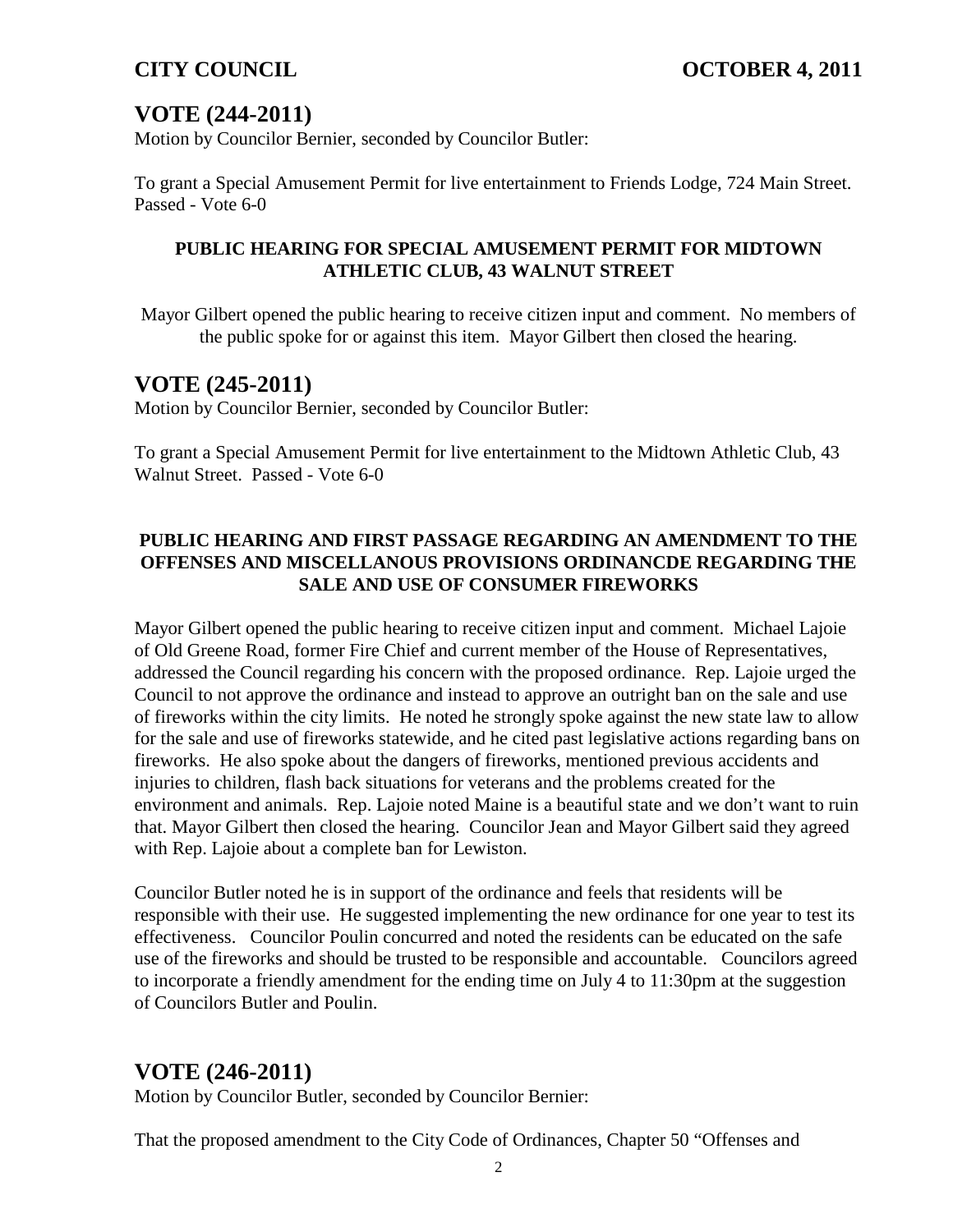Miscellaneous Provisions", Article VIII. "Sale and Use of Consumer Fireworks", Sections 50- 226 through 50-232, to create a new article regarding fireworks within the city limits, receive first passage by a roll call vote and that the public hearing on said ordinance be continued to the next regular City Council meeting. Did Not Pass - Vote 2-4 (Councilors Butler and Poulin in favor; others opposed)

## **ORDER AUTHORIZING THE CITY ADMINSTRATOR TO DEMOLISH CERTAIN CITY-OWNED TAX ACQUIRED STRUCTURES**

# **VOTE (247-2011)**

Motion by Councilor Jean, seconded by Councilor Bernier:

To approve the Order authorizing the City Administrator to demolish certain city-owned, tax acquired structures:

- Whereas, the City has acquired tax title to a number of structures which have been condemned, cannot be economically rehabilitated, pose a health and safety hazard to the public, and, given these considerations, must be demolished; and
- Whereas, since the City has acquired ownership of both the structures and the land, there is the opportunity to either sell the land or find other appropriate uses for it, thus receiving some benefit to offset demolition costs; and

Whereas, the necessary funding for demolition has been made available through the Community Development Block Grant Program and a General Fund bond issue;

Now, therefore, Be It Ordered by the City Council of the City of Lewiston that the City Administrator is authorized to take the necessary steps to demolish the structures located at 187 and 191 Lincoln Street, where both the structures and land are owned by the City as a result of matured tax liens.

Passed - Vote 6-0

## **ORDER AUTHORIZING THE CITY ADMINISTRATOR TO EXECUTE A NEW COLLECTIVE BARGAINING AGREEMENT WITH THE AMERICAN FEDERATION OF STATE, COUNTY AND MUNICIPAL EMPLOYEES (AFSCME COUNCIL #93) LOCAL 1458-00 ON BEHALF OF THE LEWISTON PUBLIC WORKS UNIT**

## **VOTE (248-2011)**

Motion by Councilor Cayer, seconded by Councilor Bernier:

To approve the Order authorizing the City Administrator to execute a new collective bargaining agreement with the American Federation of State, County and Municipal Employees (AFSCME Council #93) Local 1458-00, on behalf of the Lewiston Public Works Unit:

Whereas, the City and AFSCME union representatives have worked diligently over the last several months to develop a new collective bargaining agreement; and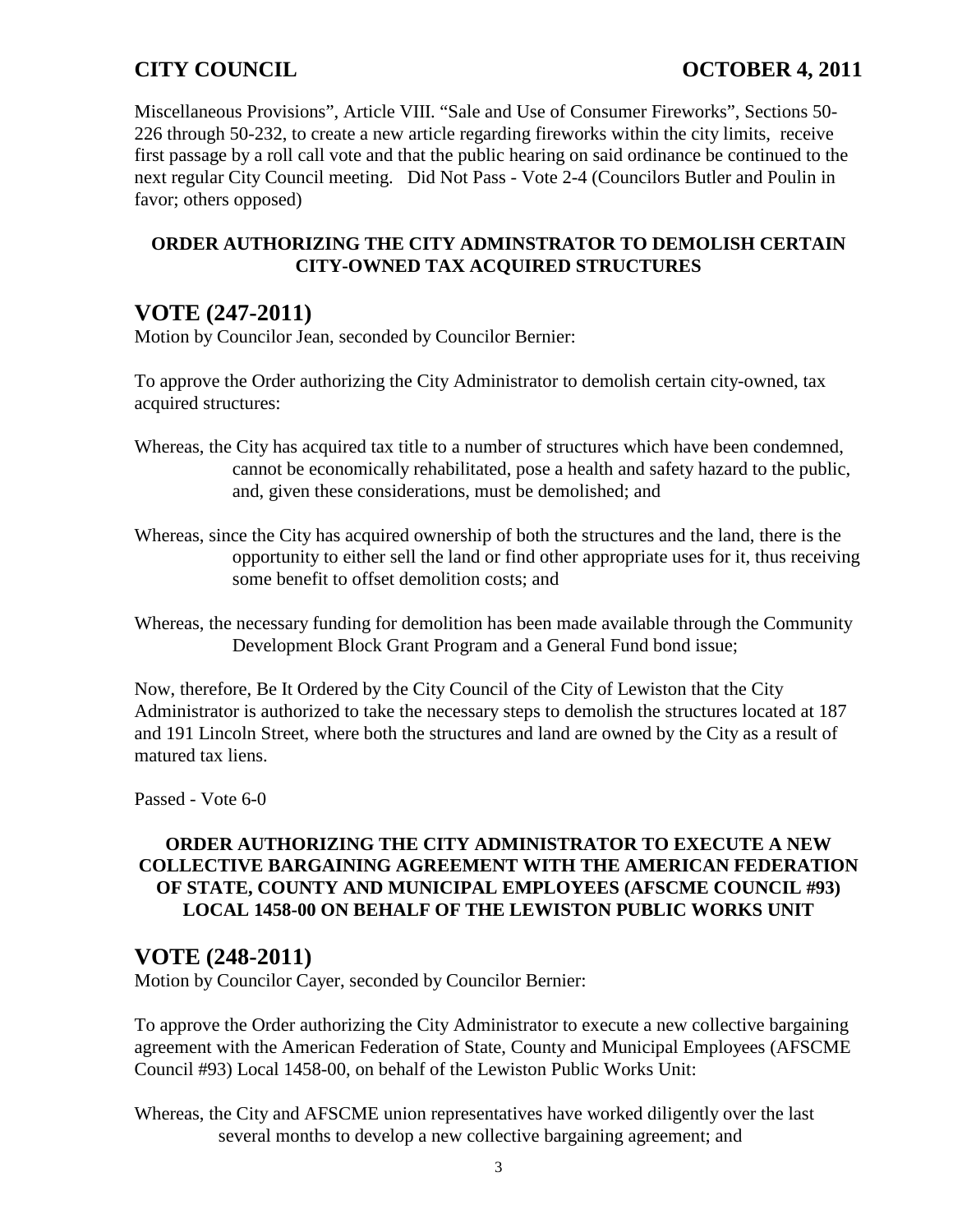Whereas, all who participated in the development of the AFSCME collective bargaining agreement believe that all sides have produced a contract which is sensitive to the current economic climate and reflects the organizational goals and objectives of both the city and AFSCME;

Now, therefore, Be it Ordered by the City Council of the City of Lewiston that the City Administrator is authorized to execute the new FY 2012-2013 AFSCME collective bargaining agreement and is authorized to approve any final administrative, non-monetary, and nonsubstantive amendments as needed.

Passed - Vote 6-0

## **APPROVAL OF THE ELECTION WARRANT FOR THE NOVEMBER 8 ELECTION**

## **VOTE (249-2011)**

Motion by Councilor Jean, seconded by Councilor Poulin:

Be It Ordered by the City Council that the Election Warrant be issued for the Regular Municipal Election to be held on Tuesday, November 8, 2011 for the purposes of voting for municipal officers; and

To approve the following recommendation from the City Clerk/Registrar of Voters on actions necessary to conduct the Municipal Candidate & State Referendum Election to be held on Tuesday, November 8, 2011:

A. That the hours for acceptance of registrations in person only, prior to the November 8 election, as required by MRSA Title 21A, sec. 122, 6A(2), be set at 8:00am to 4:30pm, October 19 through November 7, 2011; and additional hours of 4:30pm to 7:00pm on Thursday, November 3, 2011.

B. That the names of those persons who register during the closed session for registration shall be recorded in accordance with MRSA Title 21A, sec. 122, subsec. 7B, expect the day prior to the election when they shall be recorded in accordance with subsec. 7A.

C. Pursuant to Title 21A, sec 759(7), absentee ballots will be processed at the central polling place at 7:00am, 4:00pm, 7:00pm, and any and all remaining shall be processed at 8:00pm, if necessary.

Passed - Vote 6-0

## **REPORTS AND UPDATES**

The City Administrator noted the Finance Director distributed a financial report regarding the preliminary year-end financial status and they were pleased with the results so far.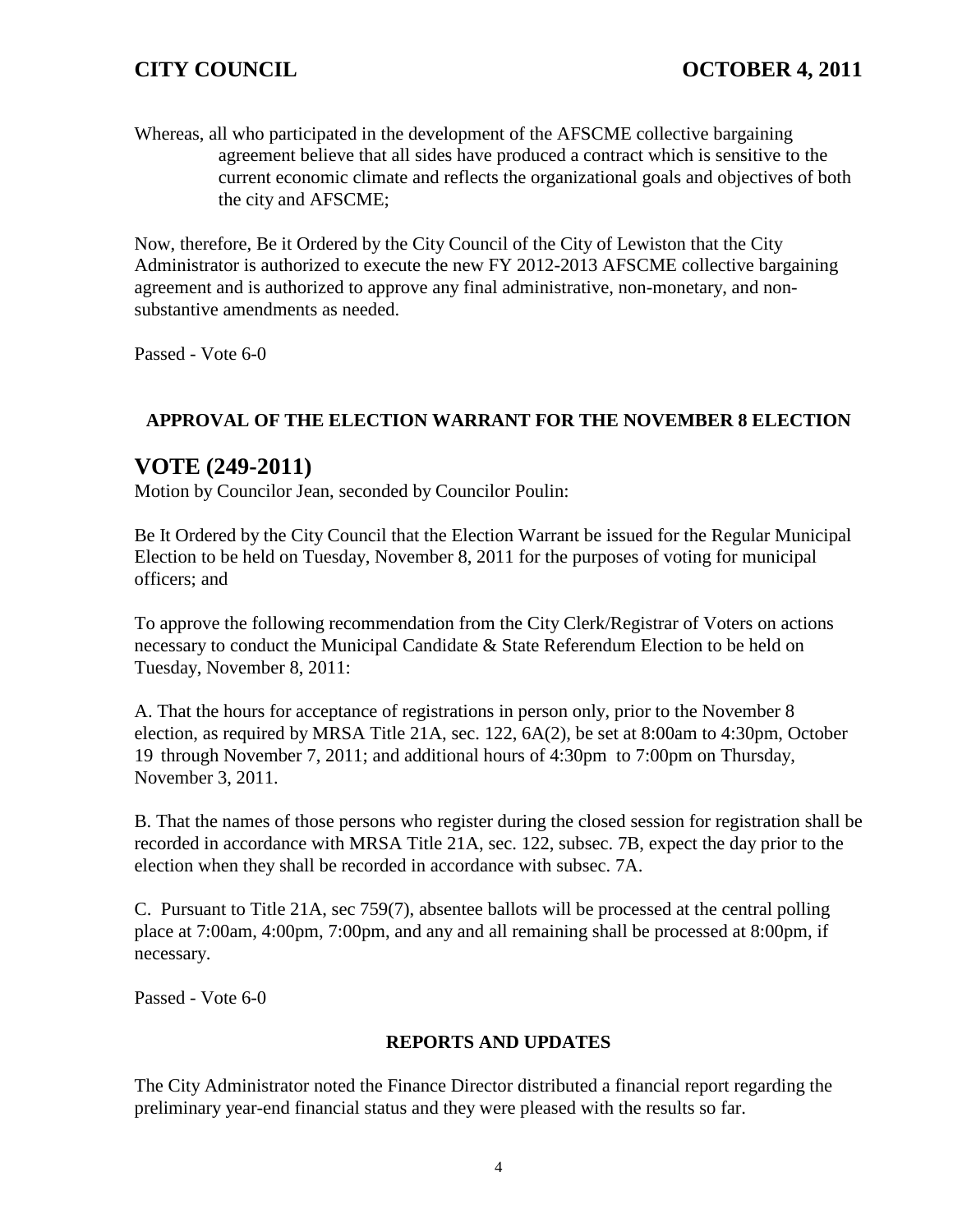### **OTHER BUSINESS**

## **RESOLVE CALLING UPON THE VOTERS OF MAINE TO RECOGNIZE THE WISHES OF THE VOTERS OF LEWISTON AND APPROVE QUESTION 3 ON THE NOVEMBER BALLOT**

## **VOTE (250-2011)**

Motion by Councilor Butler, seconded by Councilor Poulin:

- Whereas, in June 2010, the voters of the City of Lewiston overwhelmingly approved a ballot question authorizing a casino at the Mill 5 site in Lewiston; and
- Whereas, the City has entered into an option agreement with Great Falls Entertainment, LLC that would allow a casino at this site; and
- Whereas, if approved, Question 3 on the November state-wide ballot would allow this project to move forward; and
- Whereas, the presence of a Casino on this site would provide the City of Lewiston with a variety of direct and indirect benefits; and
- Whereas, direct benefits include designation of a percentage of casino revenues to the City's general fund, joint Lewiston-Auburn projects, downtown revitalization, funding the Lewiston Auburn Economic Growth Council, and renewable energy grants and loans; and
- Whereas, casino revenues will also flow to Androscoggin County, partially offsetting the City's county tax; and
- Whereas, the City may also benefit from casino revenues dedicated to other sources including water quality improvements to the Androscoggin River, rail improvements including improvements to the rail system in Bethel, and funding for a Lewiston-Auburn bike path; and

Whereas, the City will also see additional property tax revenues as a result of this project; and

Whereas, other benefits include: the creation of temporary construction jobs, the creation of permanent employment opportunities, the potential redevelopment of the Mill 5 property, and a jump-start to the City's efforts to develop our Riverfront Island area;

Now, therefore, Be It Resolved by the City Council of the City of Lewiston that, recognizing the wishes of the voters of Lewiston as expressed in the June 2010 election and the direct and indirect benefits that will accrue to the City and its citizens through the development of a casino on the Bates Mill 5 property, we hereby support the effort to establish a casino at this location and call on the voters of Maine to vote yes on question 3 on the November ballot.

Passed - Vote 5-1 (Councilor O'Connell opposed)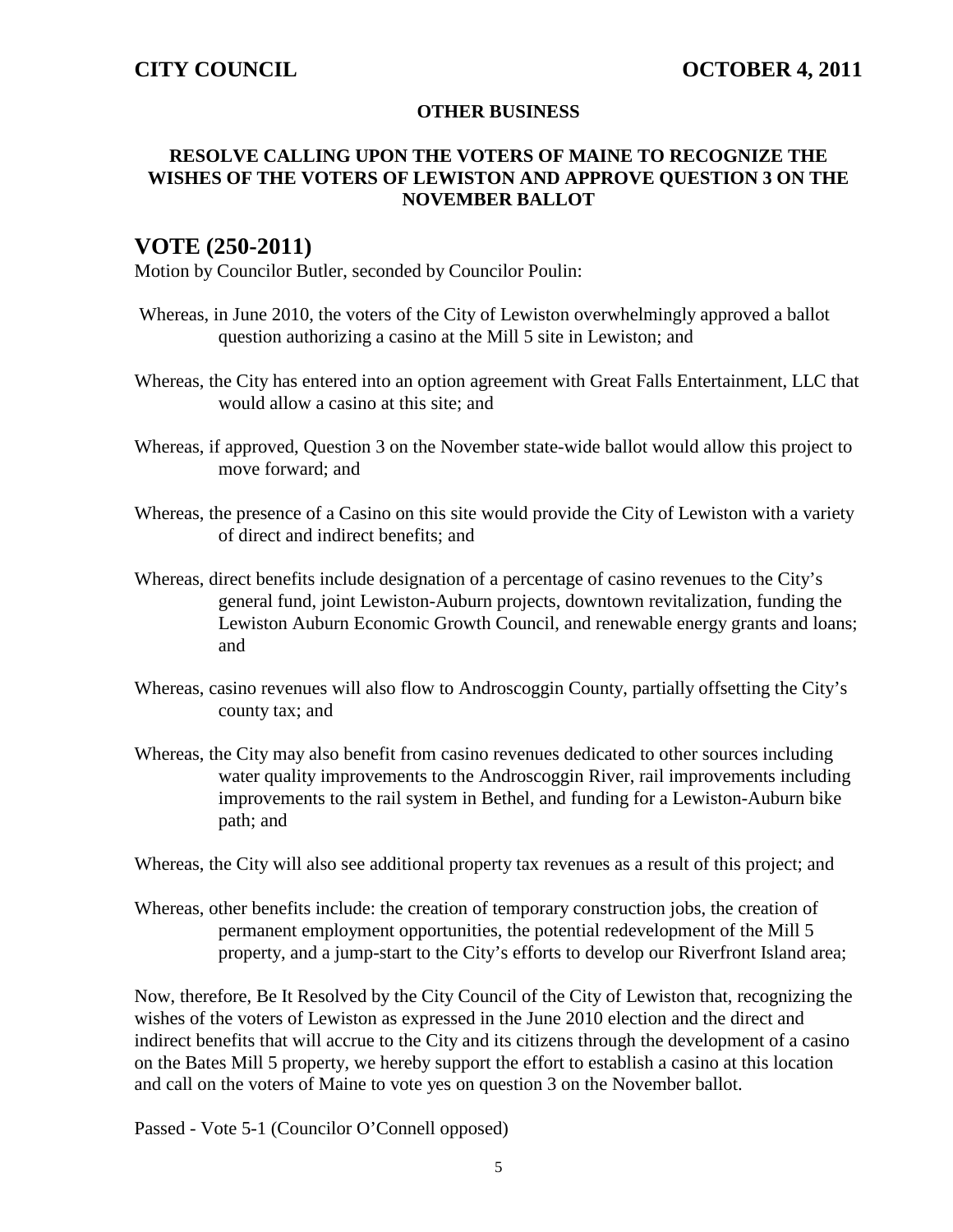At this point, Councilor Bernier retired from the meeting for the evening.

### **EXECUTIVE SESSION – REAL ESTATE NEGOTIATIONS**

# **VOTE (251-2011)**

Motion by Councilor Cayer, seconded by Councilor Bernier:

To enter into Executive Session, pursuant to MRSA Title 1, section 405(6)(c), to discuss Real Estate negotiations of which the premature disclosure of the information would prejudice the competitive bargaining position of the City. Passed - Vote 6-0

The Executive Session began at 8:00pm and ended at 8:20pm.

## **ORDER AUTHORIZING THE CITY ADMINISTRATOR TO EXECUTE AN OPTION AGREEMENT WITH PARALLAX PARTNERS, INC. FOR PROPERTY LOCATED AT 15 AND 29 LINCOLN STREET**

It was noted that item number 5 would be removed from the proposed Option Agreement document that was contained in the agenda packet material. The rest of the language in the Agreement would remain the same.

# **VOTE (252-2011)**

Motion by Councilor Cayer, seconded by Councilor Butler:

To approve the Order authorizing the City Administrator to execute an Option Agreement with Parallax Partners, Inc. for property located at 15 and 29 Lincoln Street:

Whereas, the City currently owns the vacant property located at 15 and 29 Lincoln Street; and

- Whereas, the Planning Board has reviewed this property and has sent a favorable recommendation for the City Council's consideration of its disposition; and
- Whereas, staff has been in discussion with Parallax Partners, Inc. regarding the potential use of this property for an economic development project; and
- Whereas, Parallax has requested that the City enter into an option agreement with them for the potential sale and development of this property;

Now, therefore, Be It Ordered by the City Council of the City of Lewiston that the City Administrator is hereby authorized to enter into an option agreement with Parallax Partners, Inc. for the property located at 15 and 29 Lincoln Street in a form substantially as attached hereto.

Passed - Vote 5-0

## **EXECUTIVE SESSION TO DISCUSS LABOR NEGOTIATIONS REGARDING THE CITY'S SIX EMPLOYEE UNIONS**